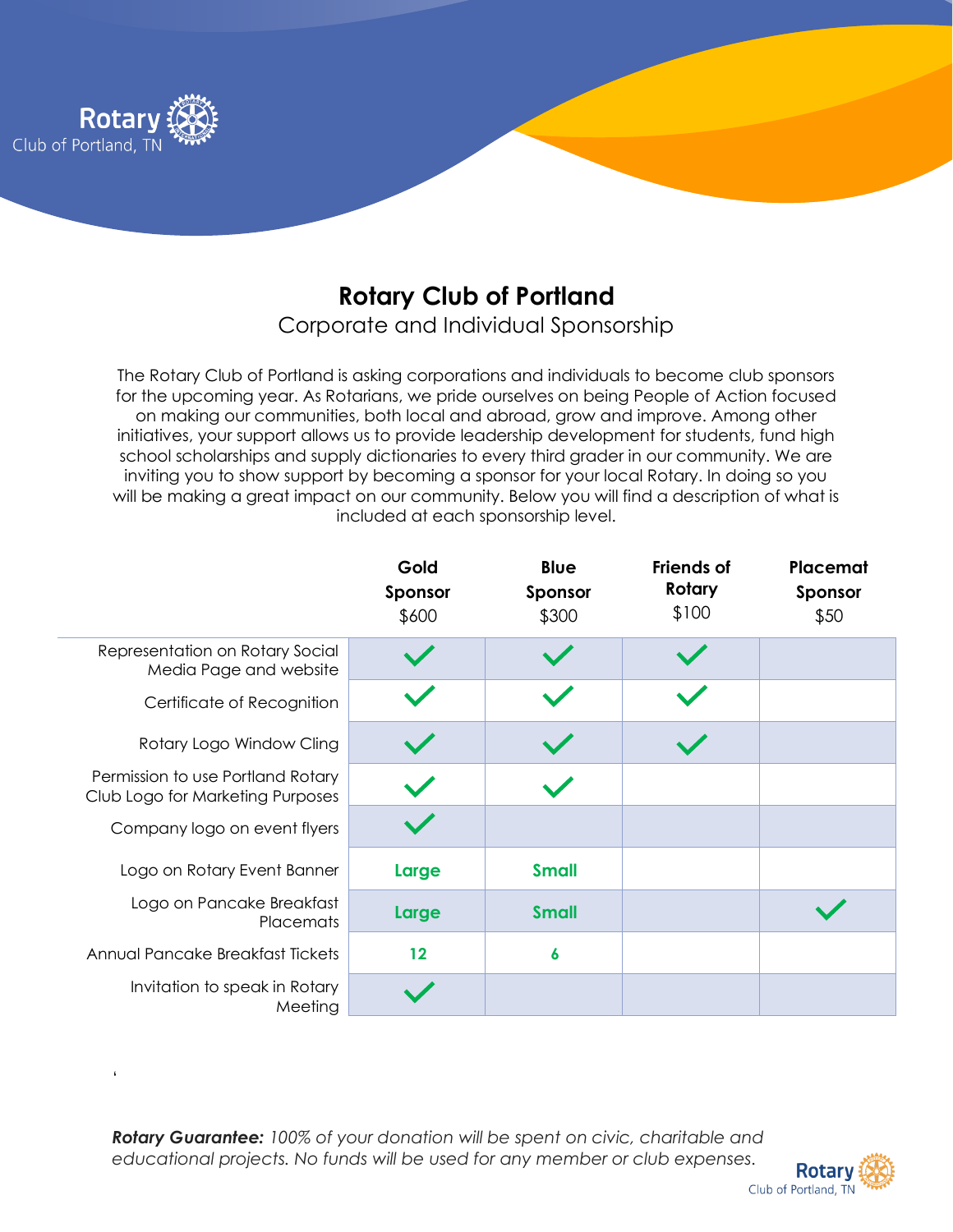

## Thank you to our 2021 Sponsors:

## **Gold Level**

THE FARMERS BANK

**SHANNON INSURANCE AGENCY, INC.** 





Real People. Real Solutions. Right Here.



Señor Fajitas





**Blue Level** 

Dr. Paul Porter, MD



**Friends of Rotary** 

**Howard Black** 



Rotary Guarantee: 100% of your donation will be spent on civic, charitable and educational projects. No funds will be used for any member or club expenses.